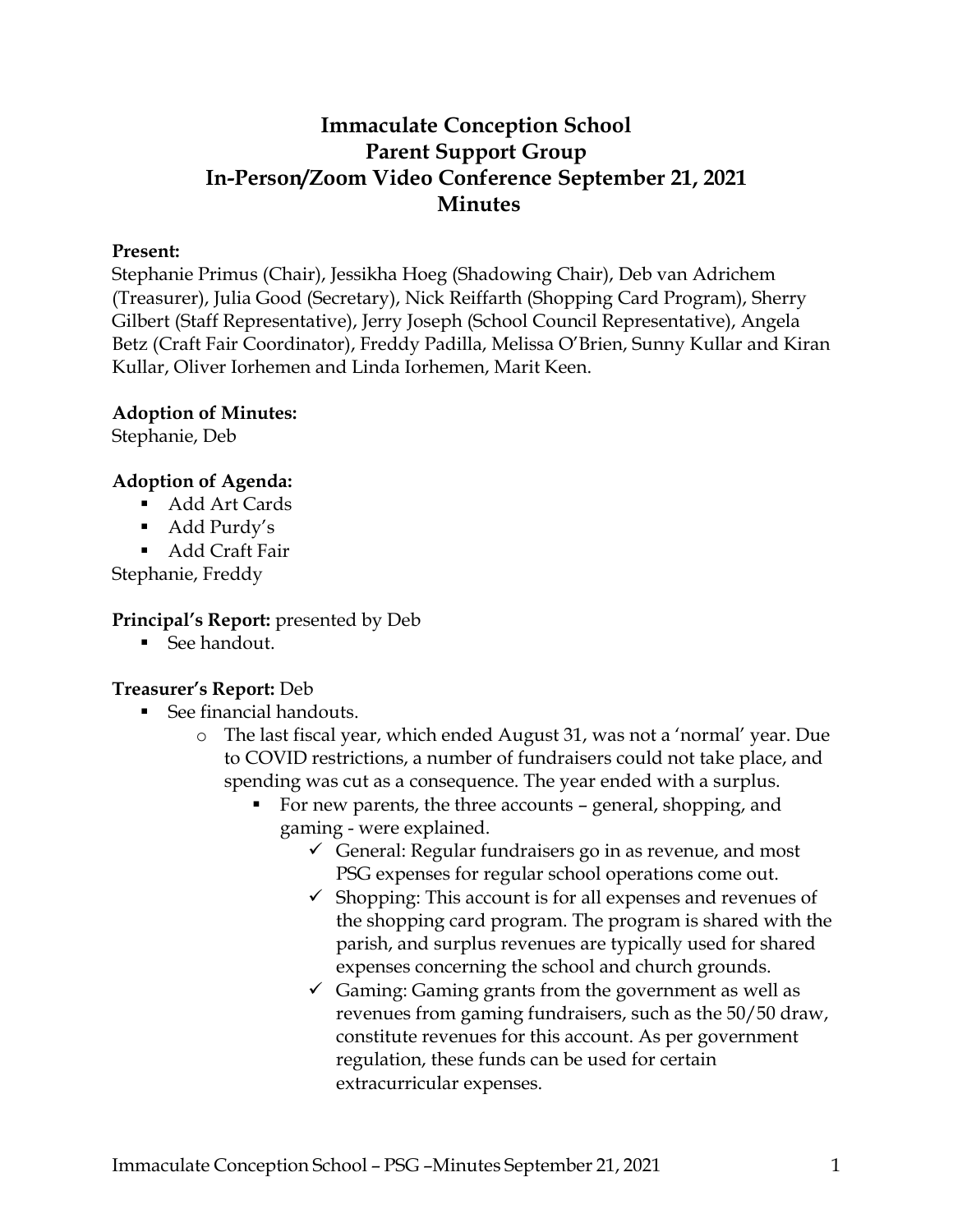- o The draft operating budget for the year 2021/2022 assumes that this year will face similar restrictions. Numbers are derived as conservative estimates using previous years as guidelines. This will be discussed in detail and finalized at the next PSG meeting.
	- For new parents, each item on the operating budget was briefly explained.
	- The 50/50 draw was explained in detail: This is a fundraiser run independently by the school with a gaming license obtained specifically for this purpose. We are licensed to collect up to \$9,999.99. Tickets are sold by parents of our school community. One-half of the funds collected goes to the winner of the draw, the other half benefits the PSG's gaming account.

# **Old Business**

- New Executive
	- o Executive positions are elected at the PSG meeting in January.
	- o Currently, Jessikha is training for the position of chair. Julia is training for the position as treasurer.
	- o We will need a new secretary and someone to coordinate the shopping card program.
- **PSG Meeting Schedule** 
	- o Since Tuesday evenings will not work for everyone of the PSG Executive in the coming months, the second Wednesday of every month was suggested as an alternative to the current meeting schedule.
	- o Freddy made a motion to change the schedule accordingly. There were no objections.
- Shopping Card Program
	- o Nick explained that the shopping card program orders gift cards from various retailers at a discount and sells them at face value.
	- o The role of the coordinator is to ensure that there is a breadth of cards available in stock at the school and restocks accordingly and keep records. Large orders are typically expected around Christmas.
	- o The binder with cards is available at both Sunday masses at church for parishioners to purchase cards every week. Two volunteers, one for the 9am mass and one for the 11am mass, usually take care of this.
	- o Nick confirmed that the program currently has cards to value of roughly \$11,000 in stock.
	- o Anyone interested in taking over this program should please contact Nick at [icspsggc@gmail.com.](mailto:icspsggc@gmail.com) He will be available for training and assistance until the end of this school year.
- Hot Lunch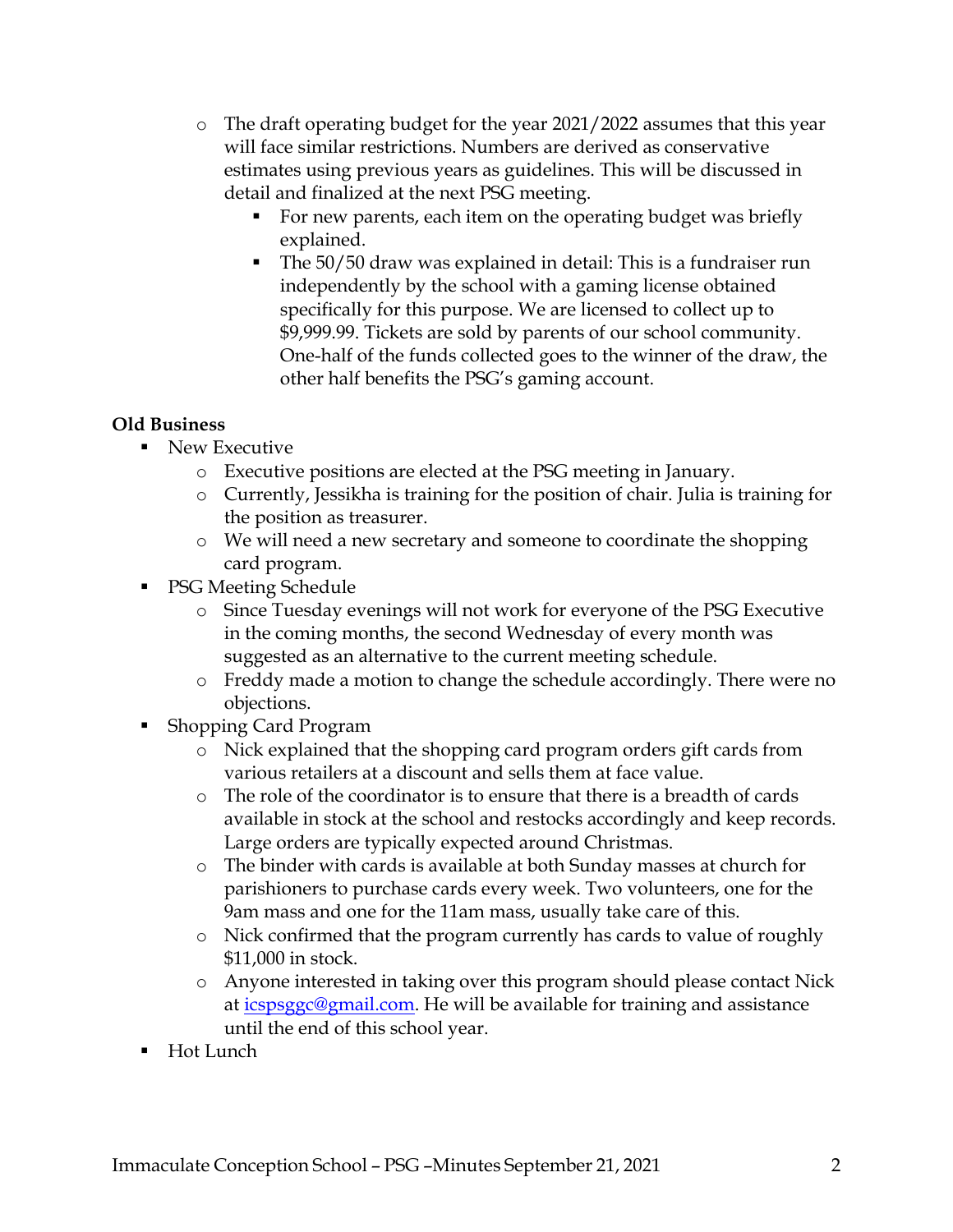- o Tara Schwab will continue in the role of coordinator. She can be contacted at [tara2023@hotmail.com.](mailto:tara2023@hotmail.com) Anyone interested in volunteering with this program can please contact Tara.
- o The Hot Lunch program consists of four teams taking turns with cooking meals for students on Fridays. This takes place at the parish kitchen. At every hot lunch, at least one team member with Food Safe has to be present. Each team typically has a shopper who takes care of the grocery shopping and a baker who bakes treats from home. Home-made baking will still be suspended this school year due to COVID restrictions and regulations.

# **New Business**

- Meetings and COVID restrictions
	- o The need was expressed to improve communication prior to meetings in order to encourage more parent participation.
		- We will ask Opal to distribute the meeting documents usually shared between the Executive (and partially posted on the website) to the entire school community.
	- o This was our first hybrid meeting with both in-person attendees at the school library and online attendees via Zoom. Communication across the different spaces was difficult at times. Given the current COVID situation, consensus was that this is not the right time to move to in-person only meetings. Freddy made a motion to return to Zoom meetings for the time being. Seconded by Stephanie and Deb. There were no objections.
- Art Cards
	- o The program was explained for new parents. Teachers guide students in creating artwork in class. This is submitted, and parents can then order greeting cards and other merchandize with the image their child created. For further questions, please check out this website: [https://www.artcardsbykids.com/.](https://www.artcardsbykids.com/)
	- o As chair, Stephanie has been taking care of communications with the company offering this fundraiser. She would be happy to pass this role on to someone else once she is relieved of the chair position. Tracy Sousa, a parent and staff at IC School, has been coordinating the program within the school and is willing to stay on as coordinator. This will also help to minimize the number of parents in the school building, a safety precaution required by COVID guidelines.
- Purdy's
	- o This fundraiser worked well last Christmas, and we will do it again.
	- o Stephanie coordinated this last year and will do it again. It was reiterated by Deb that a number of us will be available to help sort the orders once they arrive at the school; however, due to COVID, the goal will be to